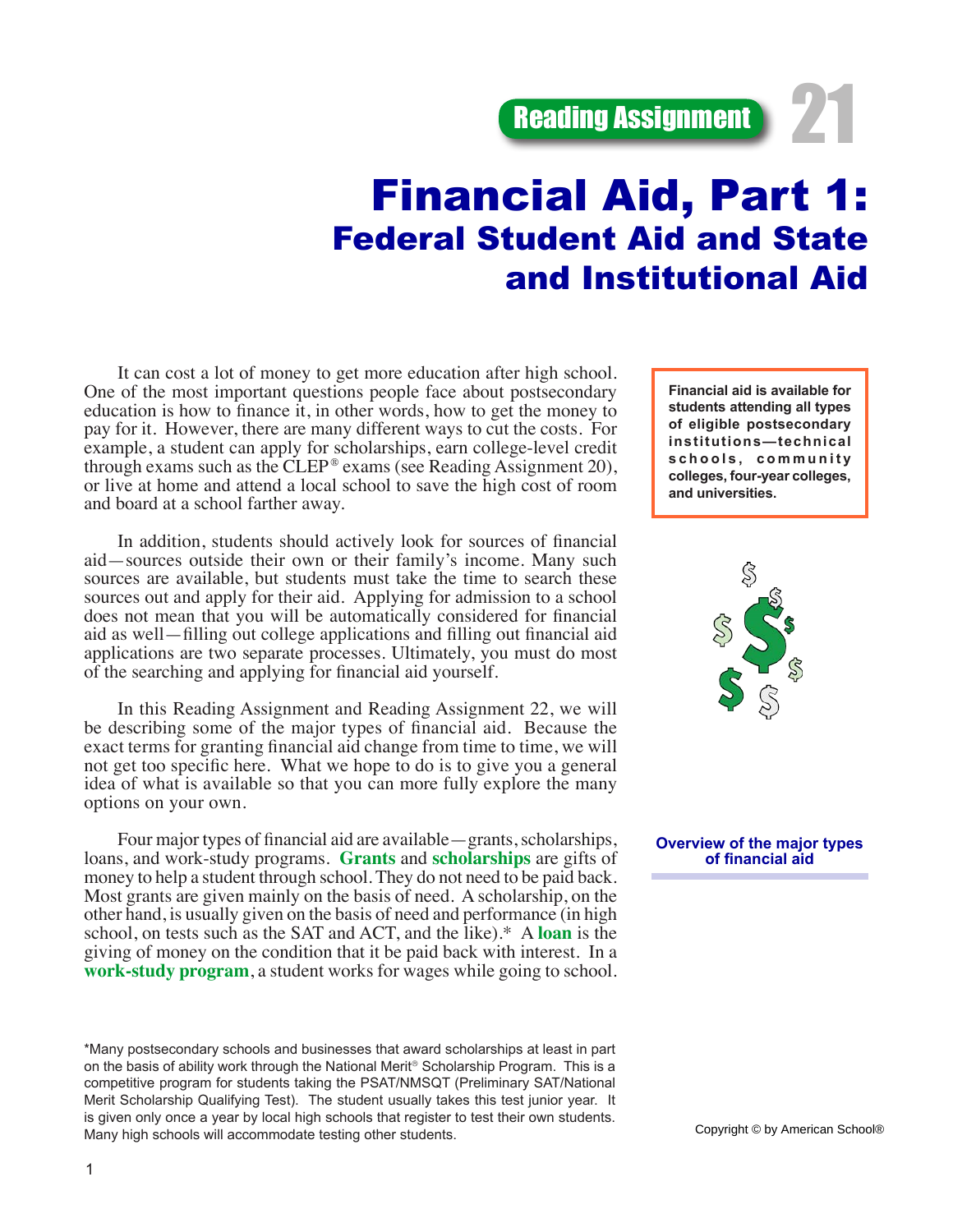Any type of financial aid will have certain conditions, or **eligibility requirements**, that a student must meet to be qualified to get and use it. These requirements vary a great deal. They may involve need, **enrollment status** (the amount of time a student is studying—that is, half-time or full-time), the institution the student is attending, and the types of expenses for which the aid can be used. The aid may be available only to people who reside in a certain area, are from a certain ethnic or religious background, are in a certain profession, or some other qualification.

Financial aid is divided into two broad categories: need-based and non-need-based. **Need-based aid** is designated for students who show that they or their families do not have the available financial resources to pay for school; in other words, they have to prove they have financial need for the aid. Grants, for example, are usually need-based. It is not up to the student or parents, however, to decide if there is financial need. Government and schools' financial aid offices determine need according to their own criteria. When you apply for aid, you provide your own and your family's tax and income information on the forms; the aid officers then take that information and make calculations to determine if you have need. You will learn more about this later in this Reading Assignment.

**Non-need-based aid** is given to students who do not necessarily demonstrate financial need. Most loans are non-need-based. Another type of non-need-based aid is **merit-based aid**, which is for students who can prove exceptional talent or show consistent academic achievement. Scholarships, for example, are generally merit-based.

There are many sources of student financial aid, but the largest source in the United States is the federal government. Various departments in the federal government have financial aid programs, but the **Federal Student Aid**, an office of the U.S. Department of Education (**http://studentaid. ed.gov**/), provides the most aid. It is the first place you should go to as soon as you begin the financial aid process.

The Federal Student Aid offers three types of assistance: grants, work-study programs and loans. We will cover these programs in this Reading Assignment; in the next Reading Assignment, we'll talk about other types of student financial aid available from the federal government.

The requirements for Federal Student Aid programs vary with each program, but there are basic eligibility requirements.\* They include having a high school diploma or a GED certificate and a Social Security number, having a certain enrollment status, and being a U.S. citizen or an eligible noncitizen. For a complete, detailed list of eligibility requirements for each program, you should carefully read the information put out by the Federal Student Aid (resources and contact information are shown at the end of this Reading Assignment).

Eligibility for aid is based on financial need for almost all federal programs. It is determined after you and your family have filled out and sent in the Free Application for Federal Student Aid (FAFSA) for processing. Filling out this form is extremely important because many other institutions that administer financial aid programs besides the Federal Student Aid use the information on the form to determine financial need.

#### **The Federal Student Aid's financial aid programs**

#### **Eligibility requirements for Federal Student Aid**

\*In this Reading Assignment, we give you just some of the eligibility requirements for each of the federal student aid programs. Eligibility requirements do change, so it's very important to look on the Federal Student Aid's Web site or contact its office for up-to-date information.